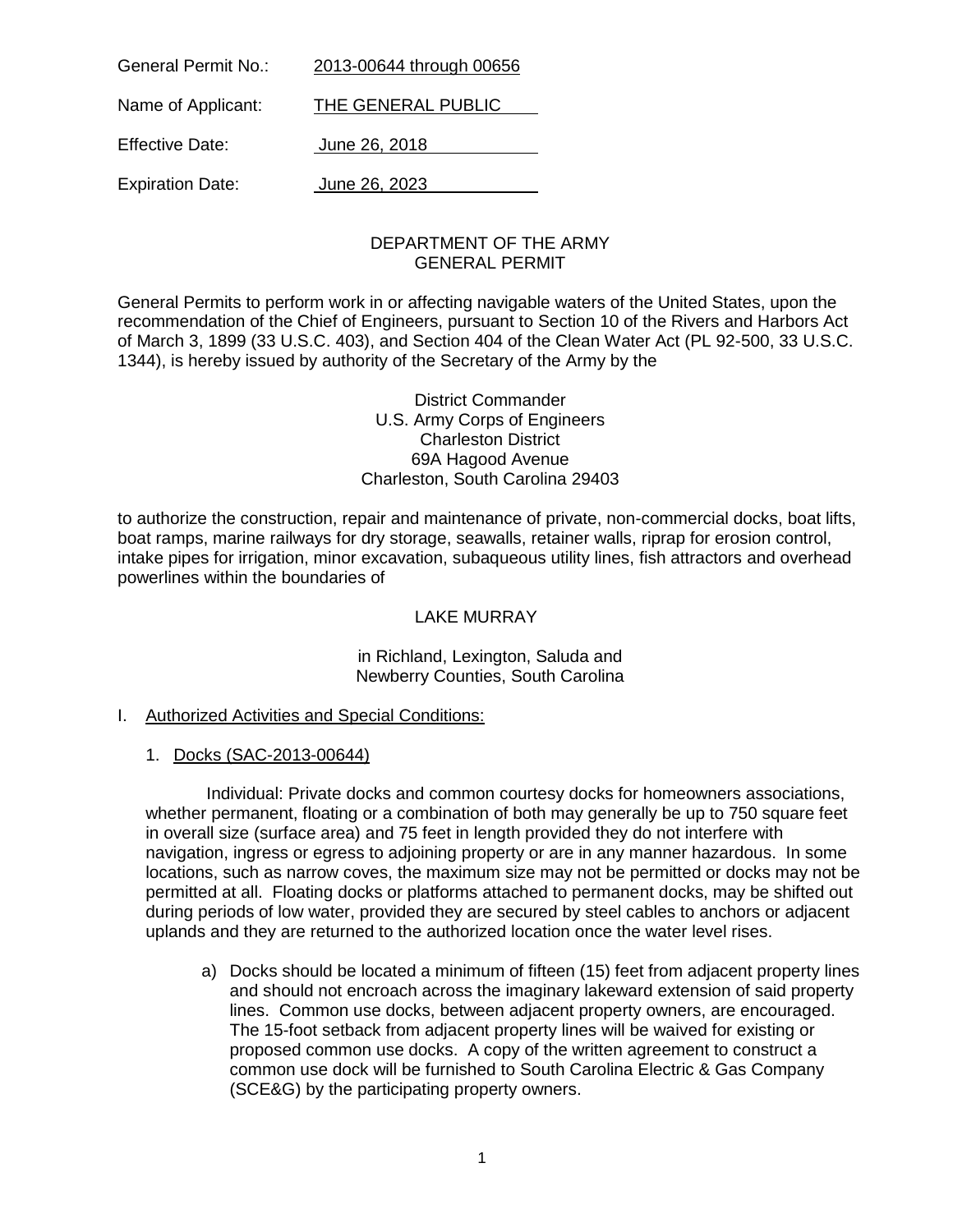- b) All permanent docks must be built horizontally between the elevation of 360-foot and 362-foot contour.
- c) Handrails and roofs on docks are permissible, provided that the sides of the docks are not enclosed so as to obscure cross-vision. Roofs will not exceed 256 square feet in area nor exceed 16 feet beyond the 360' contour.
- d) No sinks, toilets, showers, etc., or any type of equipment or construction which will create or cause any liquid or solid waste to be discharged into the waters of the lake will be permitted.
- e) Flotation for all facilities and boat mooring buoys shall be of materials manufactured for marine use. Materials must not lose significant buoyancy if punctured, must not generally be subject to damage by animals, and must resist breaking apart under a broad range of wave energies. The uncoated, beaded polystyrene will not be permitted for any new construction or as replacement for existing facilities. Reuse of plastic, metal, or other previously used drums or containers for encasement or floatation purposes is prohibited. Existing approved flotation is authorized until it has severely deteriorated and is no longer serviceable, at which time it must be replaced with approved floatation.
- f) Houseboats used for habitation may not be permanently moored at private docks. Permanent mooring must be at marinas with waste pumping and treatment facilities.
- g) If located on a cove, the combination of the dock and vessel may not block more than one third of the cove. The cove is defined as the area measured across normal pool elevation to normal pool elevation.
- h) No permanent screening or enclosures are permitted on docks or gazebos.
- i) Docks must be single story structures.

### 2. Erosion Control (SAC-2013-00645)

a) All activities must not exceed 500 feet in length along the bank.

2.1 Rip-rap. Rip-rapping for erosion control at the 360-foot contour and below is permitted provided it is placed against the existing erosional scarp, it is aesthetically acceptable, and the materials used have received prior approval by SCE&G.

- a) No material may be placed in other waters of the United States outside the normal full pool of the lake.
- b) No material may be of the type, or may be placed in any locations or placed in any manner, which will impair surface water flow into or out of any water of the United States.
- c) Riprap must consist of clean stone or masonry material free of all potential sources of pollution.
- 2.2 Retainer walls. Retainer walls for erosion control are permitted provided they are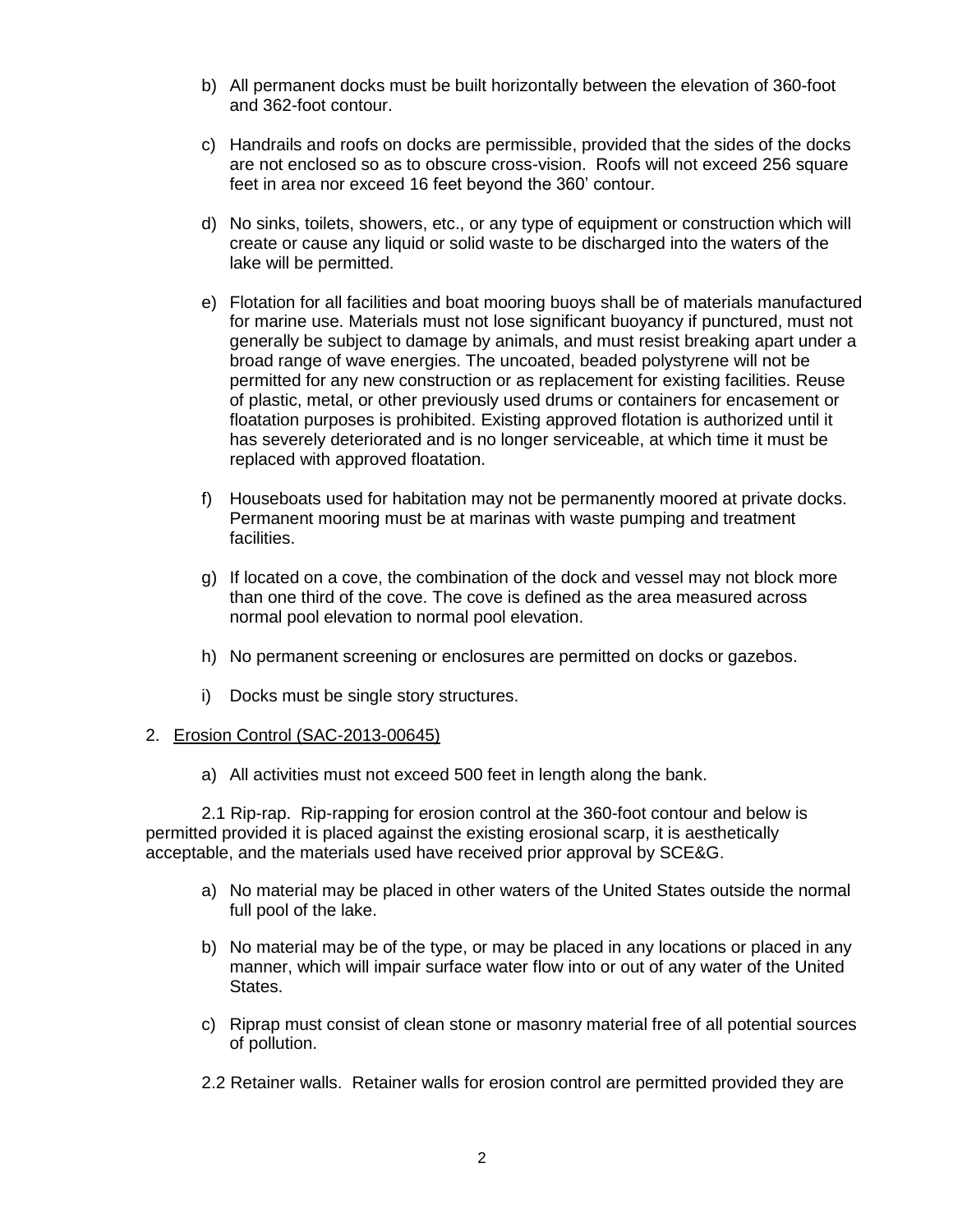constructed on/or above the 360-foot contour. Earthen fills below the 360-foot contour are not authorized under this General Permit.

- a) No material shall be placed in excess of the minimum needed for erosion protection. The activity will not exceed an average of 1 cubic yard of material per running foot placed along the bank below full pool elevation.
- b) Bio-engineering materials, such as vegetation and open celled blocks, are encouraged whenever possible for bank stabilization activities.
- c) Materials must be non-polluting and shall not be placed in any special aquatic site, wetland or stream.
- d) No material shall be the type, or placed in any location, or in any manner, that would impair surface water flow into or out of any water of the United States.
- e) No materials shall be placed in a manner that would be eroded by normal or expected high flows or wave action.
- f) This General Permit does not authorize the construction of retainer walls/bulkheads which create developable uplands.
- g) The backfilled area must be stabilized with native vegetation cover after construction to minimize erosion.
- h) Retainer walls and bulkheads must generally follow the high-water mark or 360' contour, to the extent practicable, and must be placed against the existing erosional scarp. Walls should avoid sharp angles to minimize scouring and debris accumulation.

### 3. Excavation (SAC-2013-00646)

- a) Only excavation that removes accumulated sediments is authorized under this General Permit. No excavation that exceeds the original reservoir bottom is allowed. A variance to this stipulation may be granted in certain instances where additional depth is needed for advanced maintenance or deeper depths due to boat drafts. The variance will be considered approved for the purposes of this General Permit upon approval by SCE&G.
- b) The quantity of soil to be excavated shall not exceed 150 cubic yards for each single and complete project.
- c) All excavation must be conducted directly in front of the individual's lot and will be approximately perpendicular to the existing shoreline.
- d) All excavation must be performed in the dry.
- e) All excavated soil must be placed in uplands located above the 360-foot contour and must be stabilized to prevent erosion and re-entry into the lake.
- f) Dimensions of the excavation cannot exceed a 10-foot bottom width with a resultant 4:1 maximum side slope allowed in the excavated area.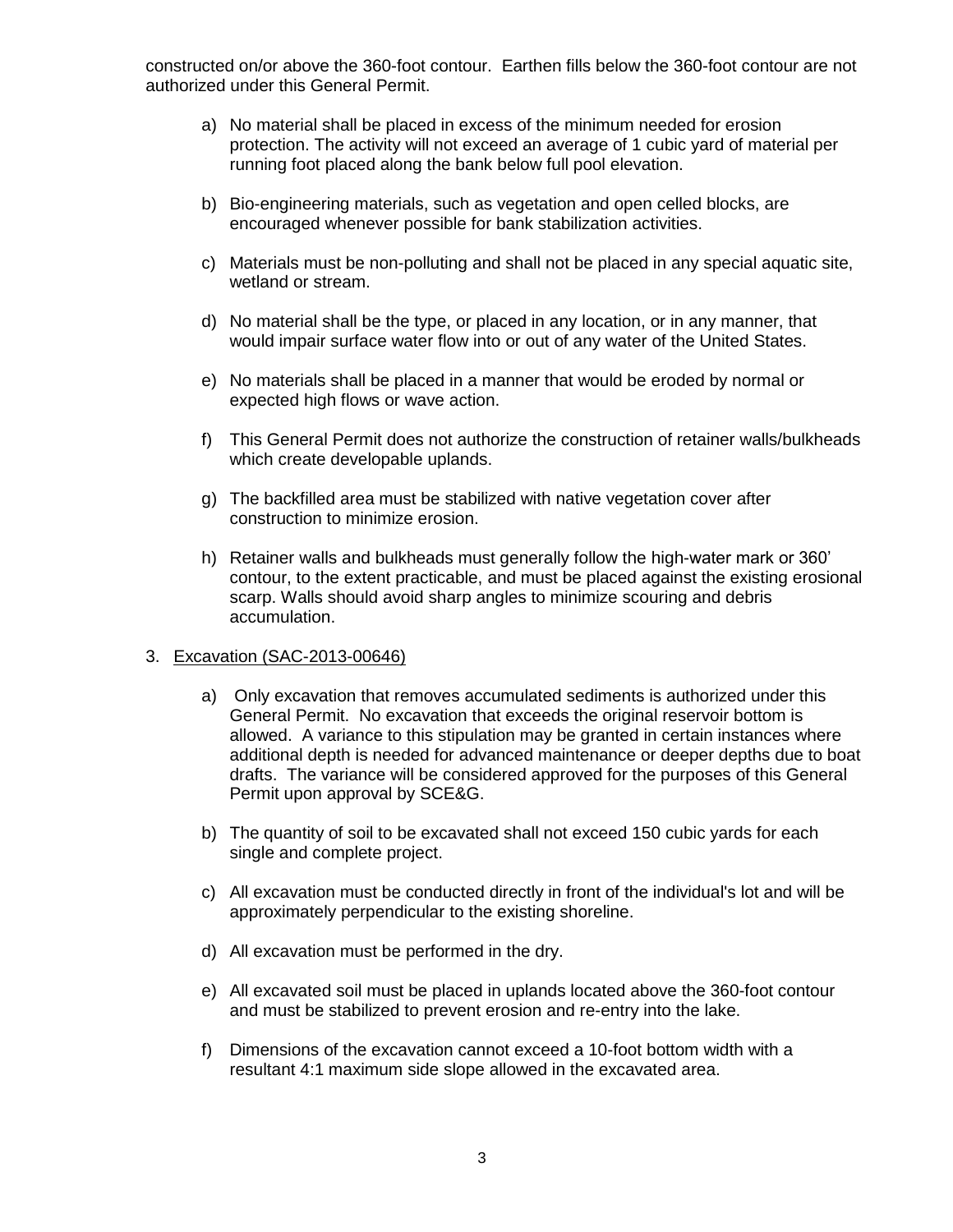- g) No excavation of vegetated areas shall be performed.
- h) Connection of canals excavated above the 360-foot contour with the main body of lake is not authorized by this General Permit.
- i) No excavation in Environmentally Sensitive Areas (ESAs) or shallow water habitat shall be performed.

### 4. Fish Attractors, Reefs and Fishery Enhancement (SAC-2013-00647)

- a) Authorized activities include placement of fish attractors and habitat structures, spawning bed renovation, benthic barriers for aquatic weed control, and non-native aquatic vegetation removal.
- b) Only clean material, free of pollutants may be placed in the waterway. Typical structures authorized for fish habitat include recycled Christmas trees, cinder blocks, root wads, gravel and PVC structures.
- c) Structures shall not pose a hazard to navigation. Certain clearances, as specified by SCE&G, may be required over structures placed on the lake bottom.
- d) Structures may not cause an impact greater than 10 cubic yards.
- e) Applicants should coordinate with the South Carolina Department of Natural Resources in the planning and design of these activities.

### 5. Utility Lines (SAC-2013-00648)

5.1 Subaqueous Utility Lines. A "utility line" is defined as any pipe or pipeline for the transportation of any gaseous, liquid, liquefiable, or slurry substance, for any purpose, and any cable, line, or wire for the transmission for any purpose of electrical energy, telephone and telegraph messages, and radio and television communication. The term "utility line" does not include activities which drain a water of the United States, such as drainage tile, however, it does apply to pipes conveying drainage from another area.

- a) Utility line crossings, including discharges of material for backfill or bedding, are authorized provided the land surface is restored to the pre-construction contours.
- b) All buried utility lines must be installed a minimum of four (4) feet below the bottom elevation of the lake.
- c) Material resulting from trench excavation may be temporarily sidecast (up to three months) into waters of the United States provided that the material is placed in such a manner that it is not dispersed by currents or other forces.
- d) The area of waters of the United States that is disturbed must be limited to the minimum necessary to construct the utility line.
- e) In wetlands, the top six (6) to twelve (12) inches of the trench should be backfilled with topsoil from the trench excavation whenever practicable.
- f) Upon completion of construction, excess material must be immediately removed to upland areas above the 360 foot contour and stabilized.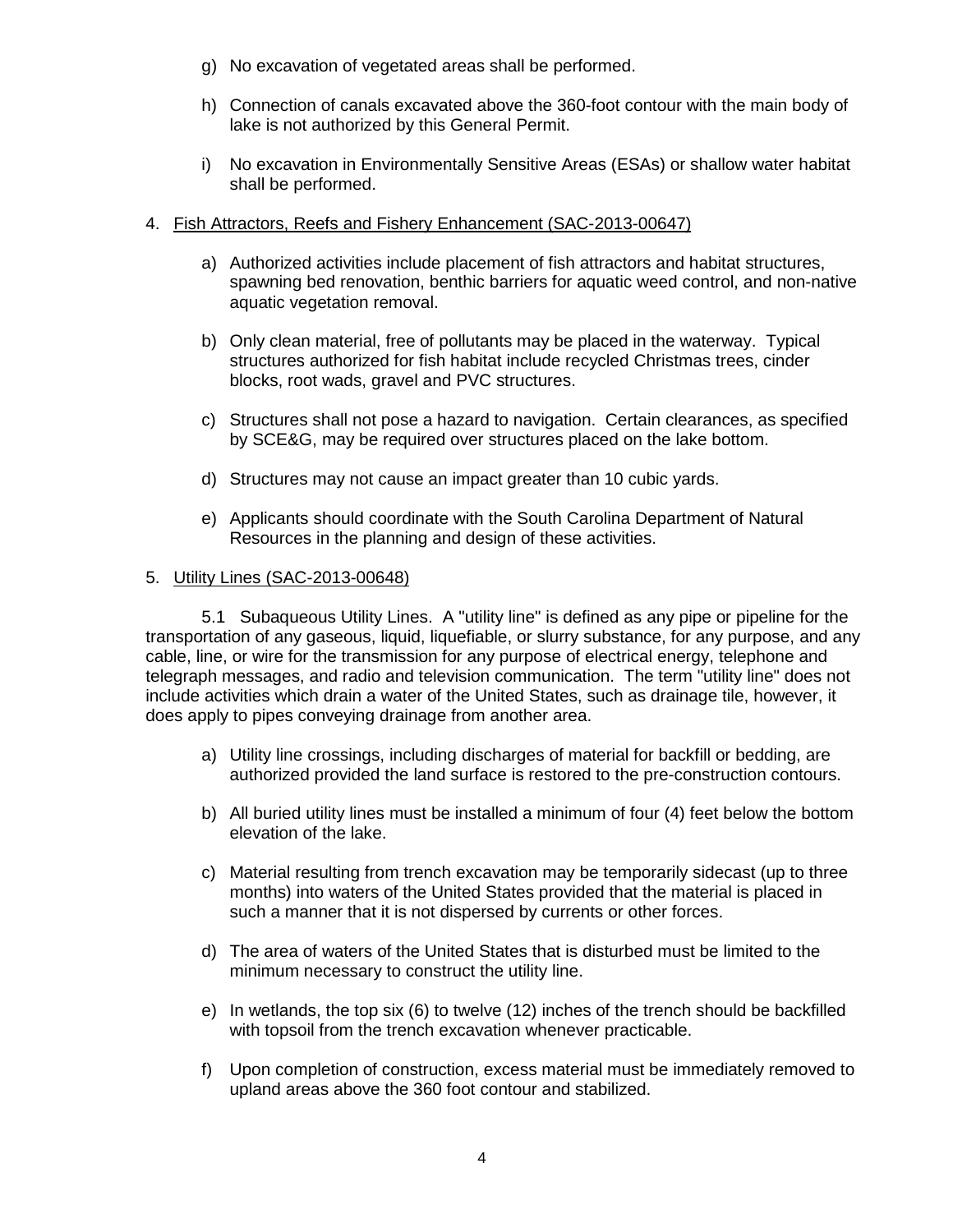- g) Any exposed slopes and steambanks must be stabilized immediately upon completion of the utility line.
- h) Alignments which traverse shallow vegetated coves are not authorized by this General Permit.
- 5.2 Overhead Powerlines and Communication Lines.
- a) For overhead power and communications lines, refer to Department of the Army Regulations ER 1110-2-4401 dated 30 May 97. This regulation defines the minimum vertical clearances to be provided when relocating or replacing existing power and communication lines or when constructing new power and communication lines over waters of reservoir projects. Minimum vertical clearances over lake or reservoir areas, where sailboats are commonly operated, shall be not less than the following.
- b) Power line clearances shall be calculated with 15,850mm (52 feet) Reference Vessel Height (see note C below) substituted for Reference Components in the National Electric Safety Code (NESC), Table A-2a.
- c) Low voltage communication lines, as defined in Section 2 of the NESC, shall have a minimum vertical clearance of 15,850mm (52 feet)
- d) For those crossings that are located at the end of a cove or within other areas of the Lake Project area that may not be suitable for sailboating authorized work may not be required to meet the minimum clearance requirements if other appropriate clearances and safeguards are determined to be adequate. To ensure that proposed clearances are determined to be adequate, applicants must notify Lake Office and the U.S. Army Corps of Engineers and provide detailed plans of the proposed work. Written approval from the U.S. Army Corps of Engineers must be granted prior to commencement of work.
- e) All existing overhead lines that do not comply with this criteria will be required to come into compliance by meeting the above requirements at such time upgrades are requested by the Utility Company. Upgrades consist of underbuilds, increased voltage, and general maintenance and repairs.
- f) The term Reference Vessel Height, as used in Category 1 above, is the vessels total height above the water including mast and all appurtenances. It is based upon a vessel height of 14,630mm (48 feet), including mast plus a 1,220mm (4 foot) antenna or other appurtenances to the mast, and it shall replace each Water areassailboats Reference Component of Rule 232 in Table A-2a of Appendix A of NESC.
- g) Copies of all new overhead powerline plans must be sent to the National Oceanic and Atmospheric Administration (NOAA), National Ocean Service (NOS), for charting the utility line to protect navigation. These copies must be sent directly after construction.

### 6. Debris Removal (SAC-2013-00649)

a) Authorized debris removal includes the removal of debris such as stumps, tree limbs, appliances, lumber, and metal objects, from any waterway for navigational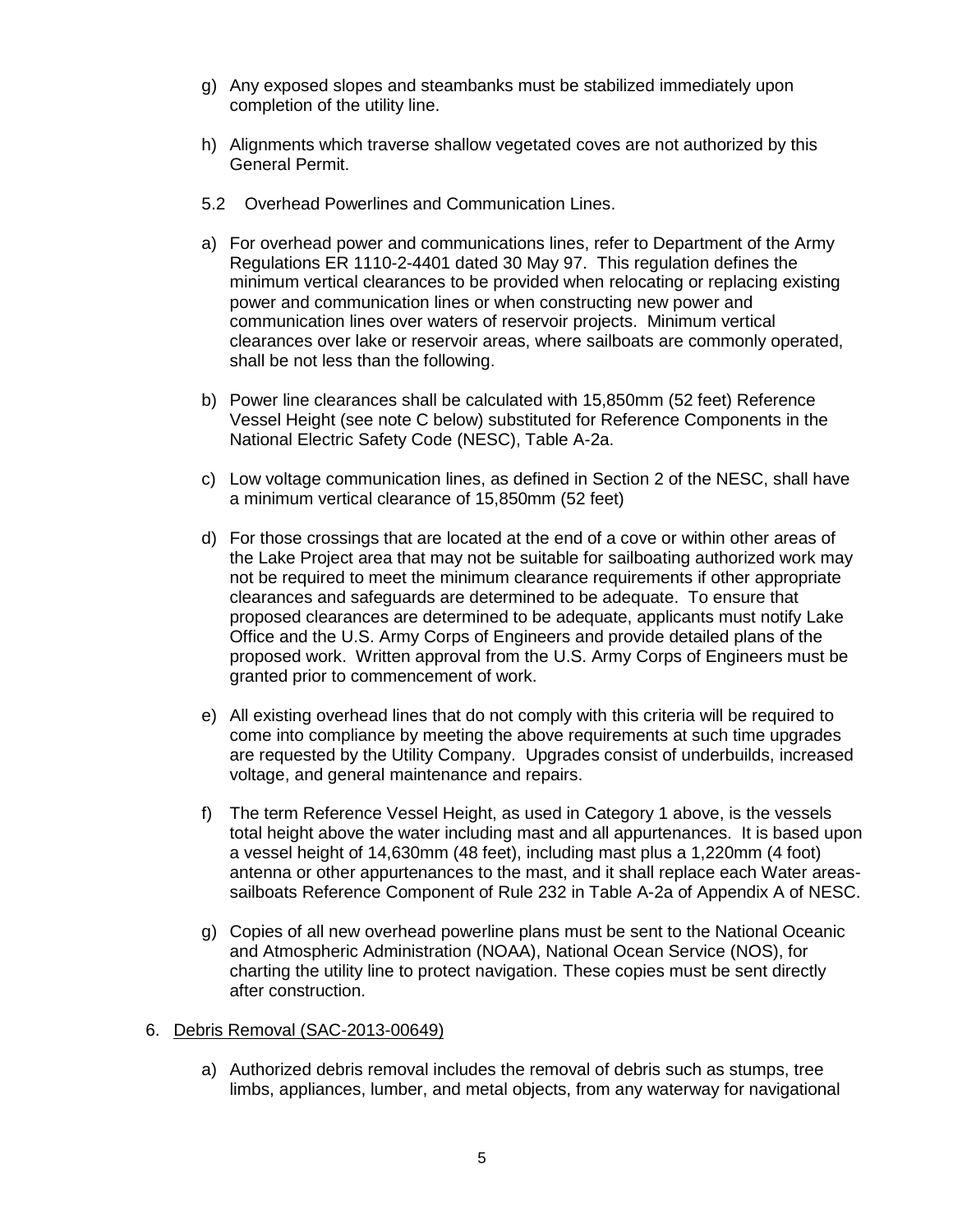purposes.

- b) All debris must be properly disposed. Disposal sites on public land for natural debris may be authorized on a case-by-case basis by SCE&G. Otherwise the disposal may not occur on public lands.
- c) Living vegetation securely attached to the substrate is not considered debris and is not authorized for removal.
- d) Debris removal does not include the dredging or excavation of gravel, sand, silt, or clay. Proposed excavation must comply with Section 3 above for authorization under this RGP.

# 7. Dock Anchors (SAC-2013-00650)

- a) Authorized activities include the use of anchors on the lake bottom to secure large docks and socking facilities for safety purposes.
- b) Dock anchors shall not hinder or pose a hazard to navigation.
- c) Dock anchors must be constructed of durable materials as specified by SCE&G.

### 8. Scientific Measuring Devices and Surveys (SAC-2013-00651)

- a) Authorized activities include use of devices whose purpose is to measure and record scientific data, water quality monitoring stations, and survey activities including core sampling, bore holes, soil surveys, and historic research surveys by Federal, state, or local agencies/government bodies or lessees.
- b) Authorized activities shall not hinder or pose a hazard to navigation.

### 9. Piles and Pile Supported Structures (SAC-2013-00652)

- a) Authorized activities include the installation and maintenance of piles and pile supported structures or the use of spud poles for Federal, state, and local agencies/government bodies or lessees.
- b) Structures shall not hinder or pose a hazard to navigation
- c) Wood treated with creosote may not be used in construction.
- d) Special aquatic sites, including wetlands, shall not be impacted.

### 10. Boat Lifts, Boat Ramps and Marine Railways (SAC-2013-00653)

- a) Authorized activities include the installation and maintenance of boat lifts boat ramps and marine railways related to recreational type of activities.
- b) Boat ramps will be constructed of concrete. Use of asphalt compounds or petroleum products is not authorized under this General Permit.
- c) All boat ramps should be located so as not to interfere with neighboring property owners access unless adjoining property owners agree to common use of the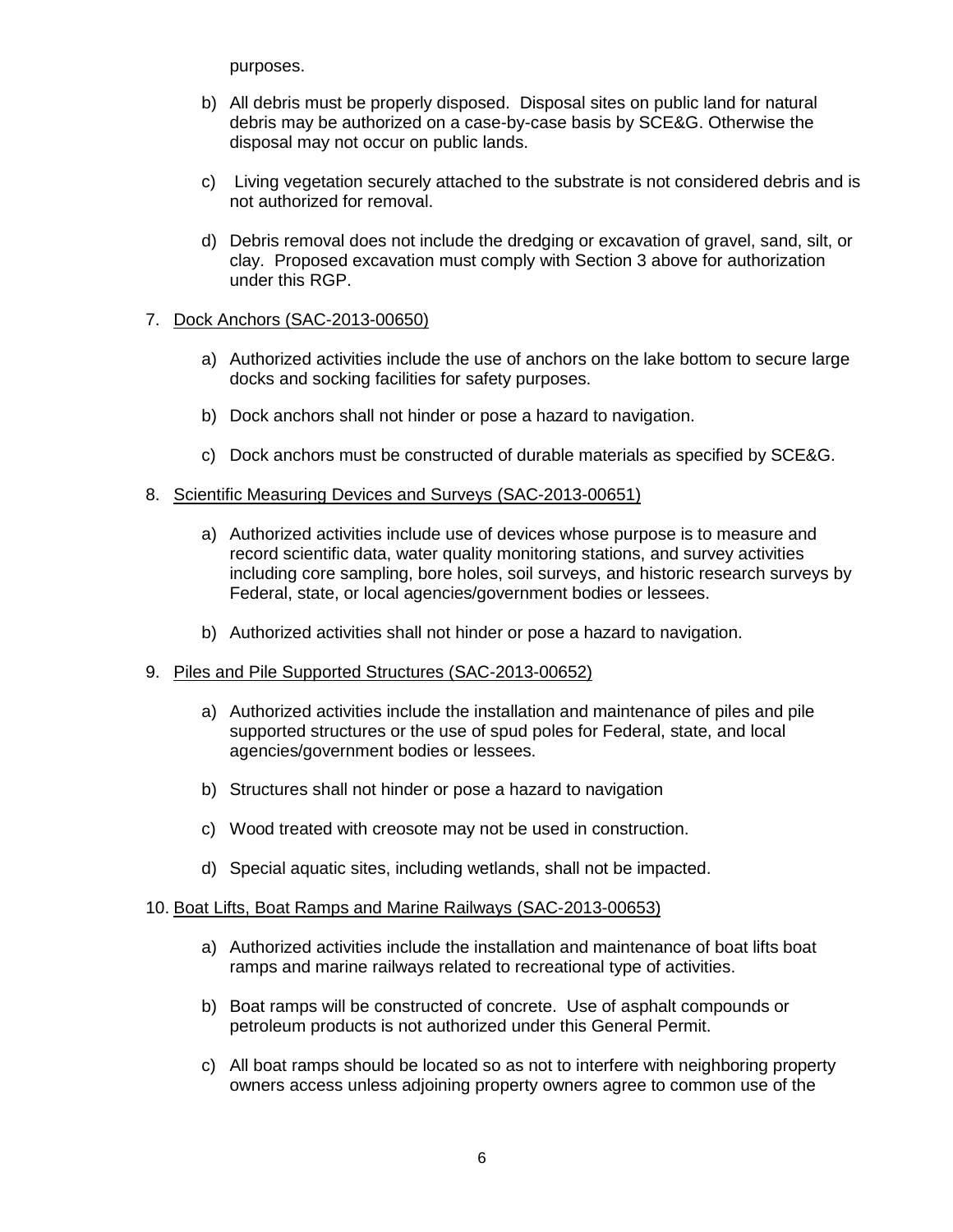ramp. A copy of the written agreement will be furnished to the SCE&G by the participating property owners.

- d) Boat ramps may be up to twelve (12) feet wide and the minimum length required to be functional. Private, non-commercial boat ramps are authorized. However, public and semi-public boat ramps (e.g. for common access by Homeowners Associations) may be granted a variance. A variance will be considered approved for purposes of this General Permit upon approval by SCE&G without controversy.
- e) Marine railways constructed for access to the lake from dry storage facilities located above the 360-foot contour are permitted. Railways constructed below the 360-foot contour are restricted to 2 foot elevation above the natural lake basin.
- f) All boat lifts will be constructed adjacent to the owners' dock. No covers are to be constructed over boatlifts. One boat lift will be allowed for individual docks.

# 11. Buoys and Signs (SAC-2013-00654)

- a) Buoys and signs for the purpose of public information or safety may be authorized for Federal, state, or local agencies/government bodies or lessees.
- b) Buoys and signs shall not hinder or pose a hazard to navigation.

### 12. Intake Pipes (SAC-2013-00655)

- a) Intake pipes for irrigation associated with a single-family residence may be placed along the bottom of Lake Murray provided that they do not interfere with navigation, ingress or egress to adjoining properties, or are in any manner hazardous.
- b) Intake pipes must be two (2) inches in diameter or smaller with an intake opening(s) of one (1) inch or smaller. The pipe should be buried below the land surface of the lake bottom or anchored to prevent them from floating to the surface. The intake pipe should be located greater than three (3) feet below the surface of the water where practicable.
- c) Intake pipes may not be installed in "environmentally sensitive areas" such as vegetated shallows.
- d) Preventative measures must be employed to prevent entrainment of fish and wildlife. Screen guards attached to intakes should have openings no larger than one inch.
- e) In order to minimize larval fish entrainment, water intake velocities must not exceed 0.5 feet/second.
- f) Material excavated to install irrigation pipes that is not used as backfill material within the excavated trench must be disposed properly in uplands.

### 13. Heat Exchange Coils for Heat Pumps (SAC-2013-00656)

- a) The structures must not adversely affect navigation.
- b) The heating/coolant medium used within the supply piping must be water.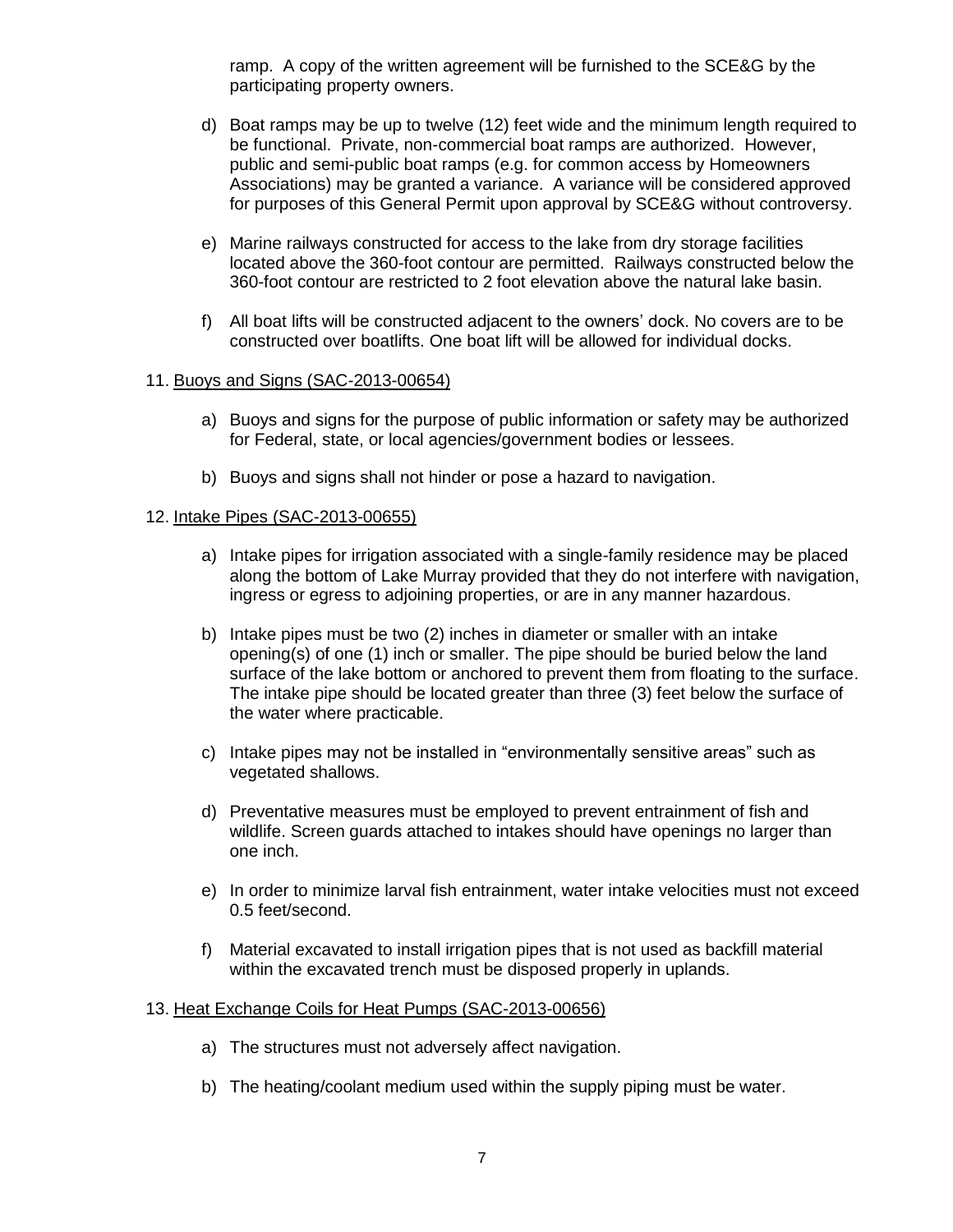- c) The exposed portions of the coils must be anchored to the lake bottom.
- d) Material excavated to install heat exchange coils that is not used as backfill material within the excavated trench must be disposed properly in uplands.

### II. General Conditions:

a. That all activities identified and authorized herein shall be consistent with the terms and conditions of this permit; any activities not specifically identified and authorized herein shall constitute a violation of the terms and conditions of this permit and may result in the modification, suspension, or revocation of authorization, in whole or in part, as set forth more specifically in General Condition h. below and in the institution of such legal proceedings as the United States Government may consider appropriate.

b. That the permittee agrees to make every reasonable effort to perform the work authorized herein in a manner so as to minimize any adverse impact on fish, wildlife, and environmental resources.

c. That the permittee must perform the work authorized herein in a manner so as to minimize any degradation of water quality.

d. That the permittee shall allow the District Commander or his authorized representative(s) to make periodic inspections at any time deemed necessary in order to assure that the activity being performed under authority of this permit is in accordance with the terms and conditions prescribed herein.

e. That the permittee shall maintain the work or structure authorized herein in good condition.

f. That these General Permits do not convey any property rights, either in real estate or material, or any exclusive privileges; and it does not authorize any injury to property or invasion of rights or any infringement of Federal, State or local laws or regulations or Federal Energy Regulatory Commission regulations, nor does it obviate the requirement to obtain other Federal, State, local or SCE&G assent or to comply with any applicable standards required by ordinance for work authorized herein. Other Federal, State, or local agencies, and/or SCE&G are not limited by this document and may impose more stringent requirements than those identified in this document.

g. That structures authorized by these General Permits shall be designed, located, and/or operated to allow the full and free use by the public of all navigable waters adjacent to the work authorized by this permit.

h. That authorization of a specific work or structure authorized herein may be summarily suspended in whole or in part upon a finding by the District Commander that immediate suspension would be in the general public interest or there has been a violation of any terms and conditions of this permit. Such suspension shall be effective upon receipt by the permittee of a written notice thereof which shall indicate: 1) the extent of the suspension, 2) the reasons for this action, and 3) any corrective or preventative measures to be taken by a permittee which are deemed necessary by the District Commander to abate imminent hazards to the general public interest. A permittee shall take immediate action to comply with the provisions of this notice. Within ten (10) days following the receipt of this notice of suspension, the permittee may request a meeting with the District Commander or a public hearing to present information relevant to a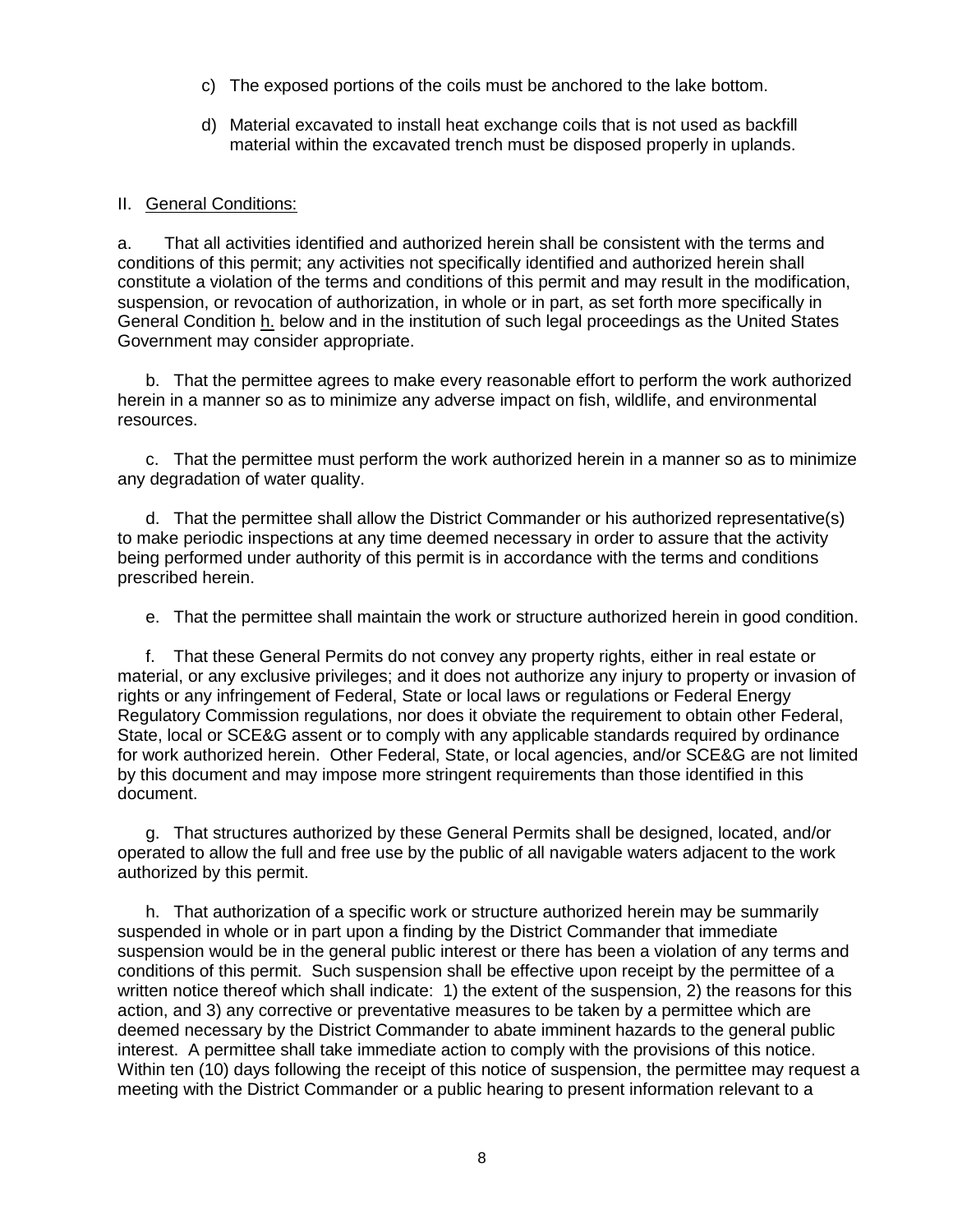decision whether his/her permit should be reinstated, modified, or revoked. If a public hearing is requested it shall be conducted pursuant to procedures prescribed by the Chief of Engineers. After completion of the public hearing or within a reasonable time after issuance of the suspension notice to the permittee if no hearing is requested, the authorization of the specific work or structure will be reinstated, modified, or revoked. Any modification, suspension, or revocation of authorization under these General Permits shall not be the basis for any claim for damages against the United States.

i. That if the display of lights and signals on any structure authorized herein is not otherwise provided for by law, such lights and signals as may be prescribed by the United States Coast Guard shall be installed and maintained by and at the expense of the permittee.

j. That if and when a permittee desires to abandon an authorized work, unless such abandonment is part of a transfer procedure by which the individual is transferring ownership of the structure, the permittee may be required to remove the structure.

k. That the permittee recognizes the possibility that works or structures authorized herein may be subject to damage by wave wash from passing vessels. The issuance of these General Permits does not relieve the permittee from taking all proper steps to ensure the integrity of works permitted herein and the safety of boats moored thereto from damage by wave wash and the permittee shall not hold the United States liable for any such damage.

l. That the permittee, upon receipt of a notice from the District Commander of failure to comply with the terms, conditions, or standards of these General Permits shall within sixty (60) days without expense to the United States and in such manner as the Secretary of the Army or his authorized representative(s) may direct, effect compliance with terms, conditions, and standards or remove the structure.

m. That if the permittee, prior to or during the performance of the work authorized herein, encounters previously unidentified archeological remains or cultural resources within the area subject to Department of the Army authorization, the applicant agrees to cease work and contact the District Commander, so that further coordination with the South Carolina Institute of Archaeology and Anthropology, the South Carolina Department of Archives and History, and the Tribal Historic Preservation Office may be conducted.

n. That the permittee must notify the District Commander if a work authorized by these General Permits may affect any historic properties listed or which may be eligible for listing on the National Register of Historic Places. The activity is not authorized until the procedures for the protection of cultural resources (Appendix C to 33 CFR 325) have been completed on the eligible property or structure.

o. That these General Permits do not authorize work or structures within areas that are mapped as "environmentally sensitive areas" (ESA) or any other areas that meet the ESA criteria as defined by South Carolina Electric and Gas in the Shoreline Management Plan (SMP) for Lake Murray.

p. That the term "permittee" means the individual authorized by the District Commander to accomplish work under these General Permits. The majority of activities authorized under these General Permits are limited to private, non-commercial use. However, subaqueous utility lines and overhead powerlines are typically constructed and/or maintained by corporations or other commercial entities. In certain instances the term 'permittee' may include corporations or other commercial entities that are requesting authorization to construct joint use facilities or facilities to be used as amenities to residential subdivisions. Therefore, the term "permittee" may include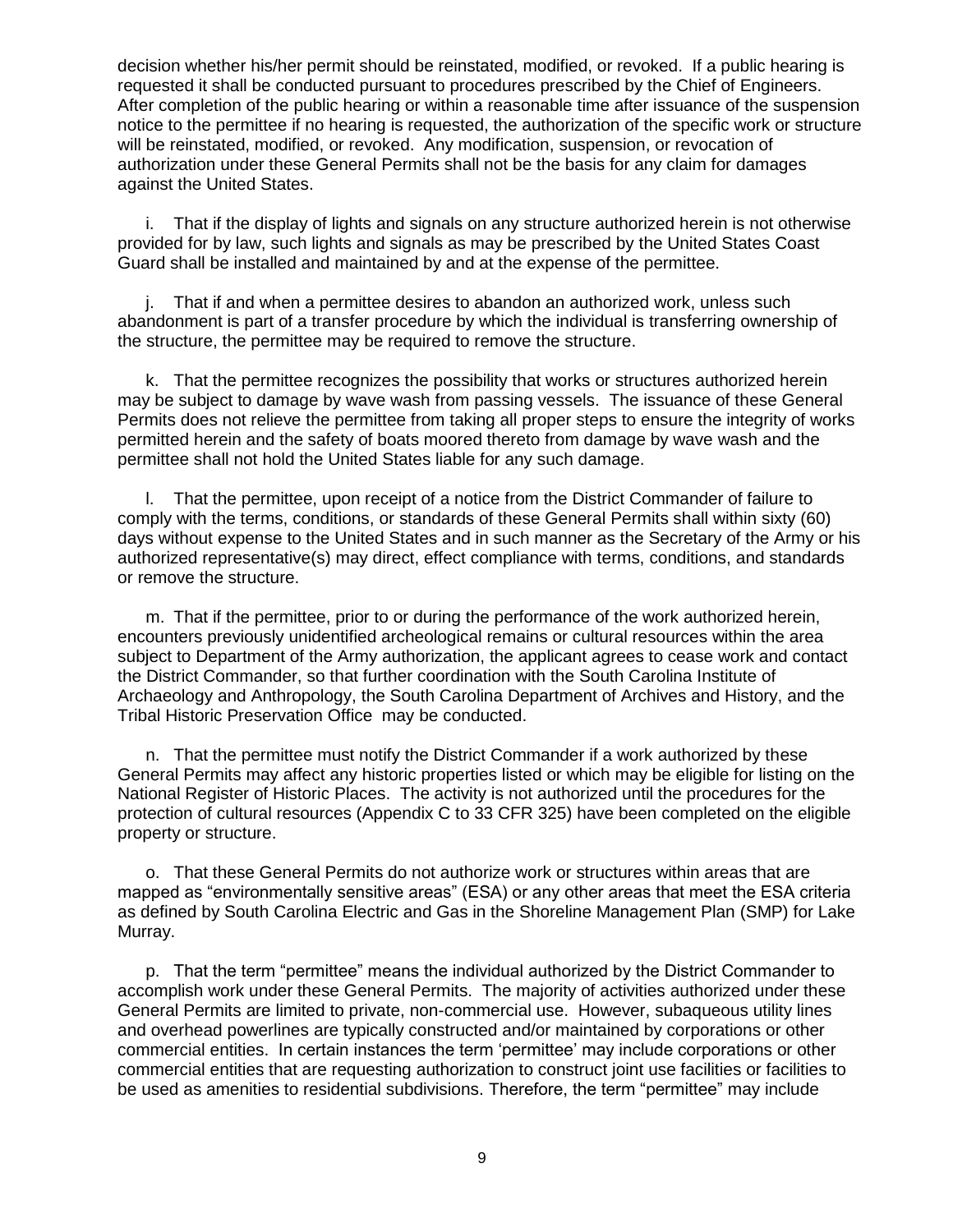corporations or other commercial entities.

q. That if the District Commander determines federally listed threatened or endangered species and/or designated critical habitat are known to exist in the project area and that such species may be adversely affected by the proposed work, then that specific work is not authorized by this General Permit.

r. That a variance in the dimensions or locations of the activities authorized herein may be granted in instances where conformity with existing structures would be practical and in cases where exceptions would be desirable due to curvature and/or slope of the shoreline. This variance will be considered authorized upon approval by SCE&G. However, the District Commander reserves the right to deny such variance if effects on navigation and the aesthetic values of the surrounding area are determined to be contrary to the public interest.

s. That this permit does not authorize any activities located in areas of known or significant sediment contamination.

t. The permitee understands and agrees that, if future operations by the United States require the removal, relocation, or other alteration, of the structure or work herein authorized, or if, in the opinion of the Secretary of the Army or his authorized representative, said structure or work shall cause unreasonable obstruction to the free navigation of the navigable waters, the permittee will be required, upon due notice from the Corps of Engineers, to remove, relocate, or alter the structural work or obstructions caused thereby, without expense to the United States. No claim shall be made against the United States on account of any such removal or alteration.

u. All activities authorized by these General Permits must be in compliance with SCE&G's current Shoreline Management Plan.

v. All wooden structures (including wood piles and wooden exterior pile supported structures) must be pressure-treated with wood preservatives in strict compliance with the Registration/Reregistration Documents issued by the US Environmental Protection Agency under Federal Insecticide, Fungicide and Rodenticide Act for use in or above fresh water and in accordance with standards established by the American Wood Protection Association or the evaluation reports issued by the International Code Council Evaluation Service. Creosote wood treatment is not allowed for use in construction.

w. That the permittee agrees that all property owners who wish to perform work in or affecting waters of the United States, both navigable and non-navigable must obtain a floodplain construction permit for any project that lies within a Special Flood Hazard Area.

x. Construction activities must avoid and minimize, to the greatest extent practicable, disturbance of woody shoreline vegetation within the project area. Removal of vegetation should be limited to only what is necessary for construction of the proposed structure.

y. All necessary measures must be taken to prevent oil, tar, trash, and other pollutants from entering nearby water.

z. This General Permit allows for facilities that are defined as lakeward structures/activities that will ultimately be used by owners of Project-front property with individual, single family type dwellings (if a dwelling is constructed) but which are built by other entities (e.g. developers and owners of multiple Project-front lots). Facilities that will be used by owners of lots that don't have any Project frontage or by owners of multi-family type dwellings (e.g. condominiums) are not covered under the General Permit.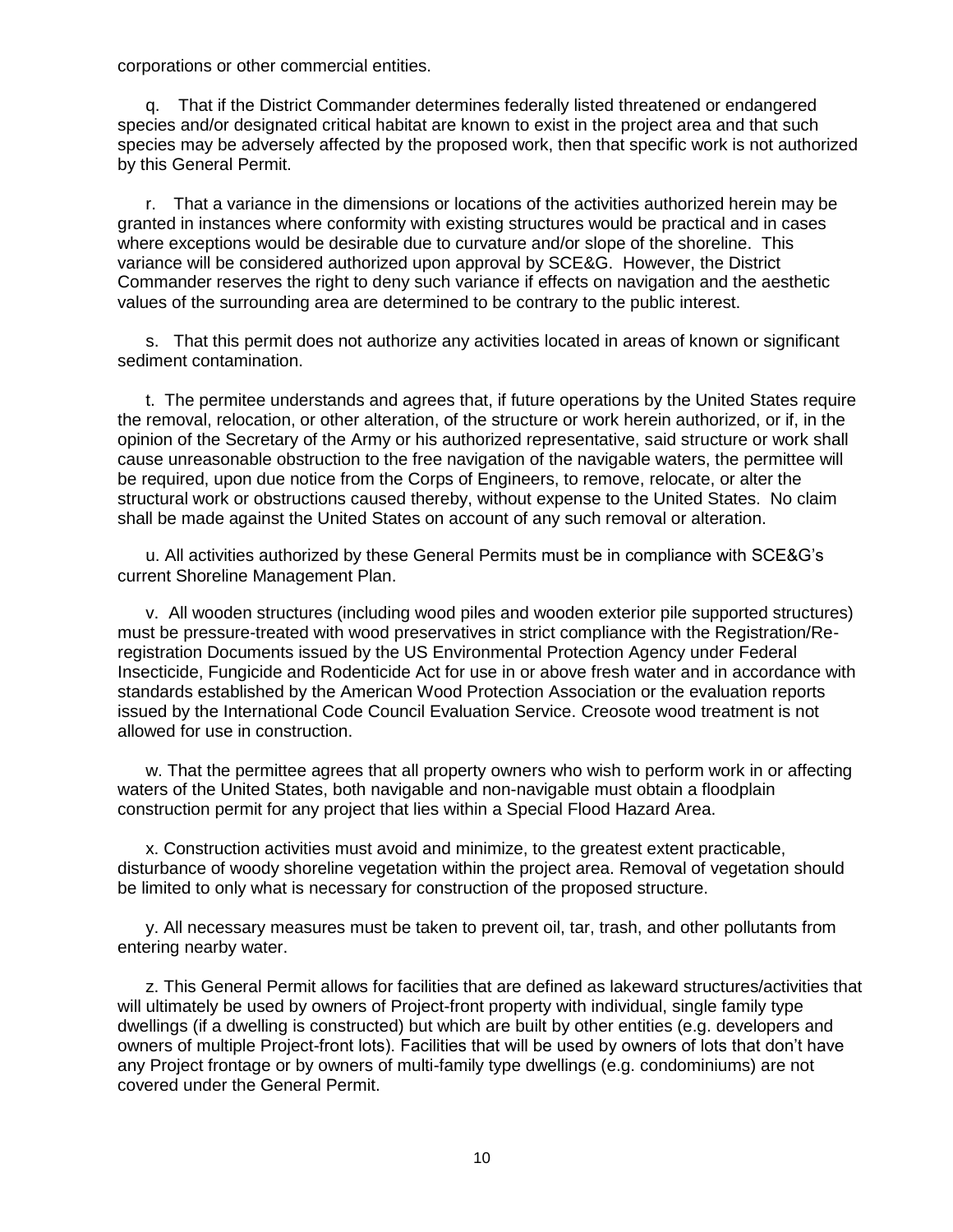- 1) These facilities that are in compliance with all other limitations of this General Permit may be authorized by SCE&G. These facilities include, but are not limited to piers, docks, and boat ramps. These facilities may be permitted by SCE&G in accordance with the applicable Shoreline Management Plan or permitting guidelines.
- 2) Before SCE&G will issue its approval for facility construction, the Project front lot owner/applicant must:
	- I. Initiate the lake use permit process by completing the appropriate SCE&G application and proving the necessary information to prove Project-front property ownership and to establish each lot's property corners along the Project Boundary.
	- II. Provide the Corps with a facility master plan for review and comment. The plan must show the overall shoreline development, including lot lines, type and total number of structures proposed. Dimensions of all proposed structures must be clearly indicated. SCE&G must be copied on the written review request. If there are findings of significant adverse impacts during the review, the proposed activities will not be authorized by the General Permit. If there are no significant adverse impacts found during the review, SCE&G may proceed with permit issuance subject to all the terms and conditions of the General Permit.

### III. Prohibited Activities:

All work that exceeds the terms and conditions specified herein is prohibited unless an Individual or Nationwide Department of the Army Permit has been obtained from the Corps of Engineers. All work for purposes other than those specified herein is expressly not authorized by this document.

# IV. Required Authorizations:

(a) Prior to performing the work authorized herein within the prescribed geographical limits of this General Permit, the permittee must obtain authorization from SCE&G.

(b) Prior to performing any of the work authorized herein that entails discharges of dredged or fill material into navigable waters, the permittee will either confirm that the proposed project complies with South Carolina General Permit # SC GP 80-14-001 (Revised) or obtain a Permit to Construct in Navigable Waters from the South Carolina Department of Health and Environmental Control pursuant to R. 19-450. et. seq., 1976 S.C. Code of Laws, as amended.

(c) SCE&G has agreed to furnish the Corps of Engineers with a monthly tabulation and pertinent information on all work or activities authorized under these General Permits.

# V. Penalties for Violations:

Authorization obtained under this General Permit limits the size, length and use of any work or structures. Any deviation from the specifications, or other terms or conditions of the General Permit shall constitute a violation of the River and Harbors Act of 1899 and/or Section 404 of the Clean Water Act, and may result in the District Commander seeking judicial relief to have the permittee remove structures and/or restore the project area to its former condition as well as the imposition of penalties as provided by law.